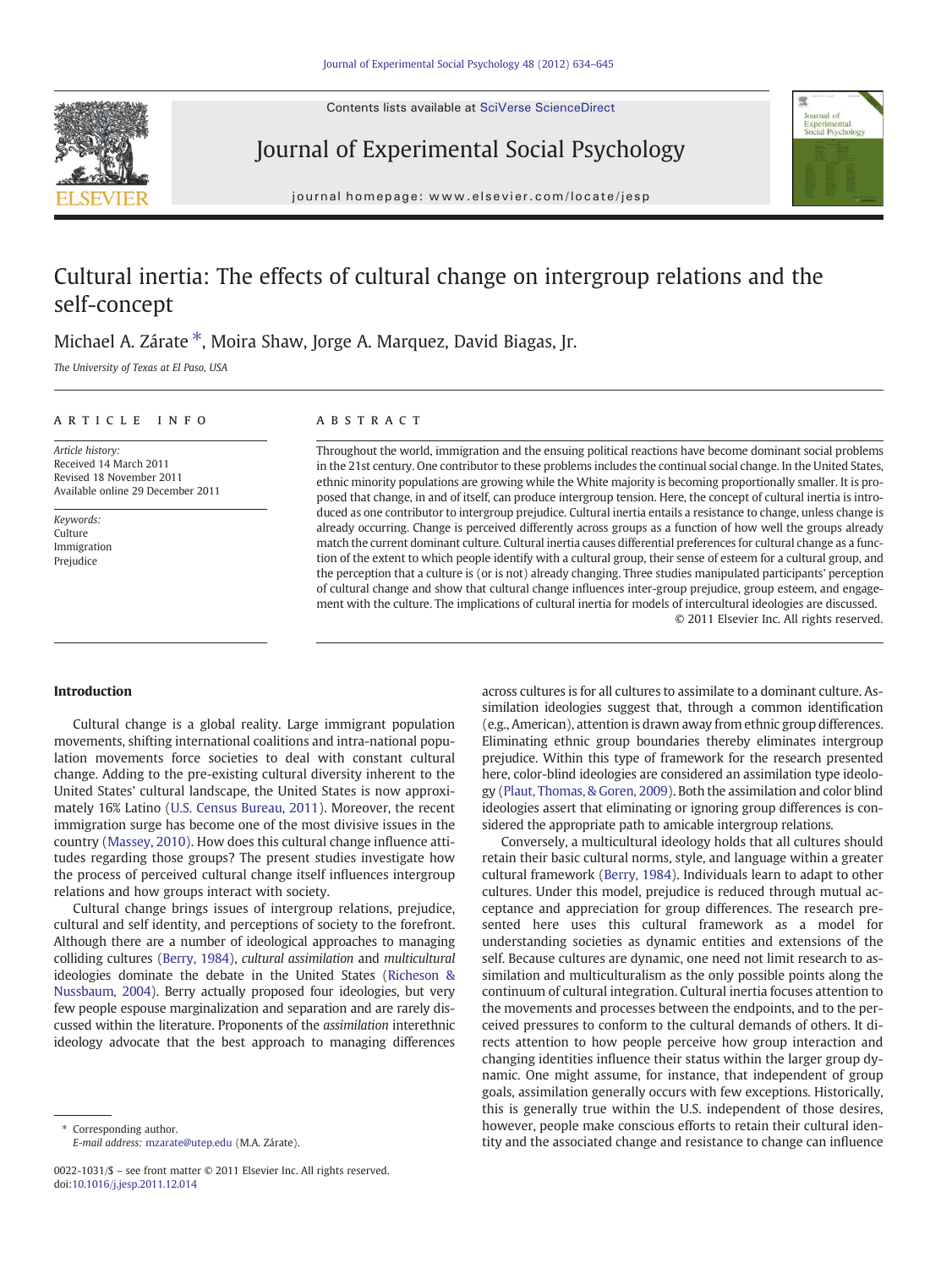interaction patterns. Thus, the theoretical framework extends identity threat models to models of assimilation and multiculturalism by investigating the dynamic processes involved as groups interact.

#### Cultural inertia

Multiculturalism and assimilation ideologies make recommendations regarding how to manage one's cultural identity, but their implications are different for members of cultural minority and majority groups ([Zárate & Shaw, 2010](#page--1-0)). For minority groups, assimilation means that minorities must change to accommodate the dominant majority culture and that the dominant culture will not accept the minority culture. Conversely, multicultural ideologies mean that minority groups can maintain their culture amidst an accepting majority culture. For members of majority groups, assimilation implies that they will be able to maintain their current cultural style without the need to change greatly to accommodate other groups. In contrast, multiculturalism might mean having to change to accommodate other groups. It is proposed that this change, in and of itself, contributes to negative intergroup attitudes. The research presented here identifies a common process driving prejudice toward outgroups from an ethnic majority and minority viewpoint. It is proposed that reactions to cultural change, or cultural inertia, underlie differential preferences for multicultural and assimilation ideologies. One can first identify the concept of inertia and adopt it to fit social psychological processes. According to [Merriam and Webster \(2008\),](#page--1-0) inertia is a property of matter by which the object remains at rest or in uniform motion along the same trajectory unless acted upon by some external force. In the same way, cultural inertia is defined as the desire to avoid cultural change, or a change in trajectories, or conversely, desire cultural change once movement or change is already occurring. Cultural inertia suggests that groups resist change due to perceived pressure from outside forces.

Research and public opinion polls show that most majority group members expect ethnic minorities to assimilate quickly ([Verkuyten,](#page--1-0) [2005\)](#page--1-0). The primary message, then, is that minorities should change to resemble the majority group norm. Research within the lab shows that often, a common ingroup identity reduces prejudice [\(Dovidio, Gaertner, & Validzic, 1998; Gaertner, Rust, Dovidio,](#page--1-0) [Bachman, & Anastasio, 1996](#page--1-0)). Within a common ingroup framework, identifying people as "American" should reduce prejudice, consistent with an assimilation perspective. It is also the case, however, that much of the research that supports that research has utilized majority group members. Similarly, research and polls also show that in general, ethnic minorities often desire a more multicultural society ([Verkuyten,](#page--1-0) [2005](#page--1-0)). One possible conclusion, then, is that minorities are also avoiding change. Experimental research shows that often, affirming group distinctiveness reduces prejudice [\(Carpenter, Zárate, & Garza, 2007;](#page--1-0) [Zarate, Garcia, Garza, & Hitlan, 2004; Zarate & Garza, 2002](#page--1-0)). Asking ethnic minorities to ignore their group identity can foster reactivity and increase prejudice. That research has tended to use ethnic group participant samples. In essence, support for assimilation ideologies and multicultural ideologies are at least partially predicted by the same process, which is the desire to avoid change.

Conflict arises when one compares the self to the larger cultural norm. If an individual does not "fit" the cultural norm, there may be perceived pressure to change to fit the group norm ([Zagefka &](#page--1-0) [Brown, 2002\)](#page--1-0), or discomfort at having to change. Those that do fit the norm may expect others to change to conform to the norm, or similarly, resist feeling the need to change to accommodate non-normative groups. Cultural inertia suggests that conflict arises partially from the push and pull of societal shifts. When groups integrate, it is often the case that there is a larger or dominant cultural group, and there are smaller and less prototypic groups. In the United States, for example, there is the dominant White Euro-American culture, and multiple

smaller ethnic/racial groups. With a cultural inertia framework, the dominant group is the more stable group that resists cultural change, whereas the smaller ethnic groups propose changing the environment (so they don't have to change). Within cultural inertia terms, one can think of the US White population as the rock that resists movement, and other groups as the forces that attempt to effect change. In this metaphor, majority groups are the inert force, and resisting cultural change and minority groups are the force for change — at the cultural level.

#### Not all change is alike

Change is resisted at multiple levels. At the group level, change is perceived differently as a function of where one is in the social hierarchy. [Eibach and Keegan \(2006\)](#page--1-0) argue that the same cultural change, operationalized as minority gains, is often perceived as losses for most White Americans. Unfortunately, equivalent losses and gains are perceived differently [\(Kahneman & Tversky, 1984](#page--1-0)). Losses are subjectively more negative than equivalent gains are positive. Within an intergroup context, the perceptions of loss are most often due to the perceptions that economic benefits are a zero-sum process. If one group gains, it must be at the cost to the other group. Because even the same exact cultural change, which seems difficult to empirically identify or measure, would produce different negative and positive reactions based on how one relates to the status quo. Any cultural movement might by definition produce tension. Thus, change and resistance work together to produce prejudice and discrimination.

At the individual level, change is stressful ([Holmes & Rahe, 1967](#page--1-0)). For instance, the Social Readjustment Rating Scale shows that more change in the past year is associated with greater stress risks. Even positive life changes, such as marriage or the birth of a child, produce stress. Related individual difference variables, like openness to new experiences ([Caligiuri, Jacobs, & Farr, 2000](#page--1-0)), are expected to show complementary effects. Individuals who appreciate new experiences are hypothesized to be more welcome to the change brought about by immigration. Regarding intergroup relations, it has been proposed that political conservatives, compared to liberals, tend to be more prejudiced, partially because conservatives more often avoid change [\(Jost, Glaser, Kruglanski, & Sulloway, 2003](#page--1-0)). Within cultural inertia terms, the more one identifies with their group, the more they should resist change. Identification, then, might be seen as quite similar to being embedded or grounded to a particular spot, and therefore more resistant to cultural pushes.

Cultural inertia builds upon and integrates multiple closely related social psychological theories including the instrumental model of group conflict, acculturative fit, and system justification theory. Cultural inertia contributes to our understanding of prejudice by bringing together multiple related constructs and focusing on the processes between the endpoints of integration. The focus on the effects of perceived cultural change (the proposed causal concept) and when movement and change are desired versus resisted provided new directions in research. Before we continue our discussion of the tenets of cultural inertia, a discussion of these relevant frameworks and how cultural inertia is unique is necessary.

The instrumental model of group conflict asserts that perceptions of competition over scarce resources produce prejudice toward outgroups [\(Esses, Jackson, & Armstrong, 1998](#page--1-0)). Accordingly, the mechanism that drives prejudice is perceptions of competition over limited resources from an out-group. Although cultural inertia is consistent with the instrumental model of group conflict, cultural inertia posits that prejudice toward out-groups can be produced by perceptions of future cultural changes, irrespective of perceived competition from the source of cultural change. In fact, within cultural inertia terms, the primary fear is cultural change, not economic competition (and Experiment 2 here specifically eliminates economic competition as a